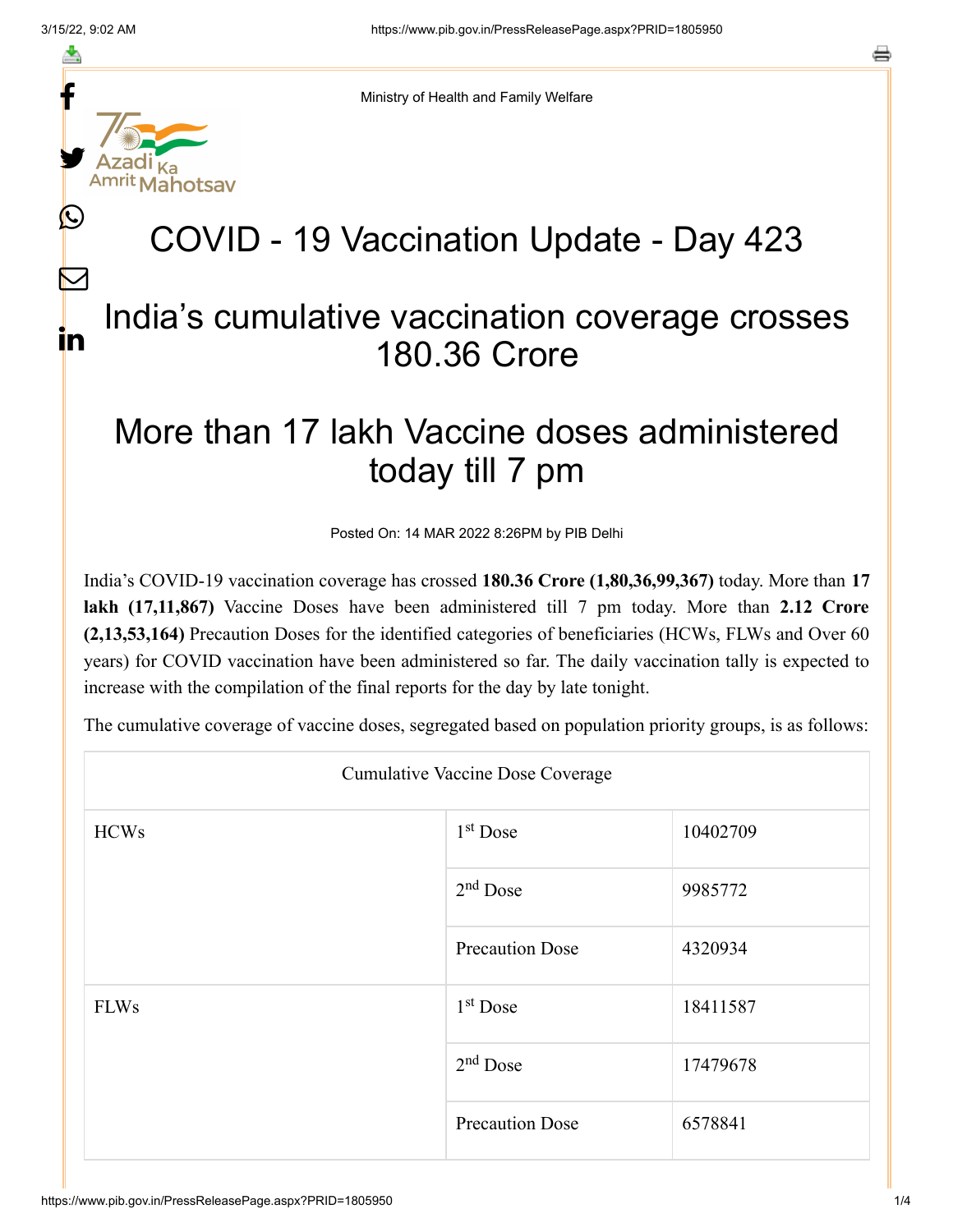| f<br>$\bf \Omega$ | Age Group 15-18 years                        | $1st$ Dose             | 55957115   |
|-------------------|----------------------------------------------|------------------------|------------|
|                   |                                              | $2nd$ Dose             | 34246540   |
|                   | Age Group 18-44 years                        | 1 <sup>st</sup> Dose   | 553438905  |
|                   |                                              | $2nd$ Dose             | 456307688  |
| in                | Age Group 45-59 years                        | 1 <sup>st</sup> Dose   | 202552380  |
|                   |                                              | $2nd$ Dose             | 182990544  |
|                   | Over 60 years                                | 1 <sup>st</sup> Dose   | 126603319  |
|                   |                                              | $2nd$ Dose             | 113969966  |
|                   |                                              | <b>Precaution Dose</b> | 10453389   |
|                   | Cumulative 1 <sup>st</sup> dose administered |                        | 967366015  |
|                   | Cumulative 2 <sup>nd</sup> dose administered |                        | 814980188  |
|                   | <b>Precaution Dose</b>                       |                        | 21353164   |
|                   | Total                                        |                        | 1803699367 |

Today's achievement in the vaccination exercise, segregated by population priority groups, is as follows:

| Date: 14 <sup>th</sup> March, 2022 (423 <sup>rd</sup> Day) |                        |      |  |  |
|------------------------------------------------------------|------------------------|------|--|--|
| <b>HCWs</b>                                                | $1st$ Dose             | 62   |  |  |
|                                                            | $2nd$ Dose             | 955  |  |  |
|                                                            | <b>Precaution Dose</b> | 9243 |  |  |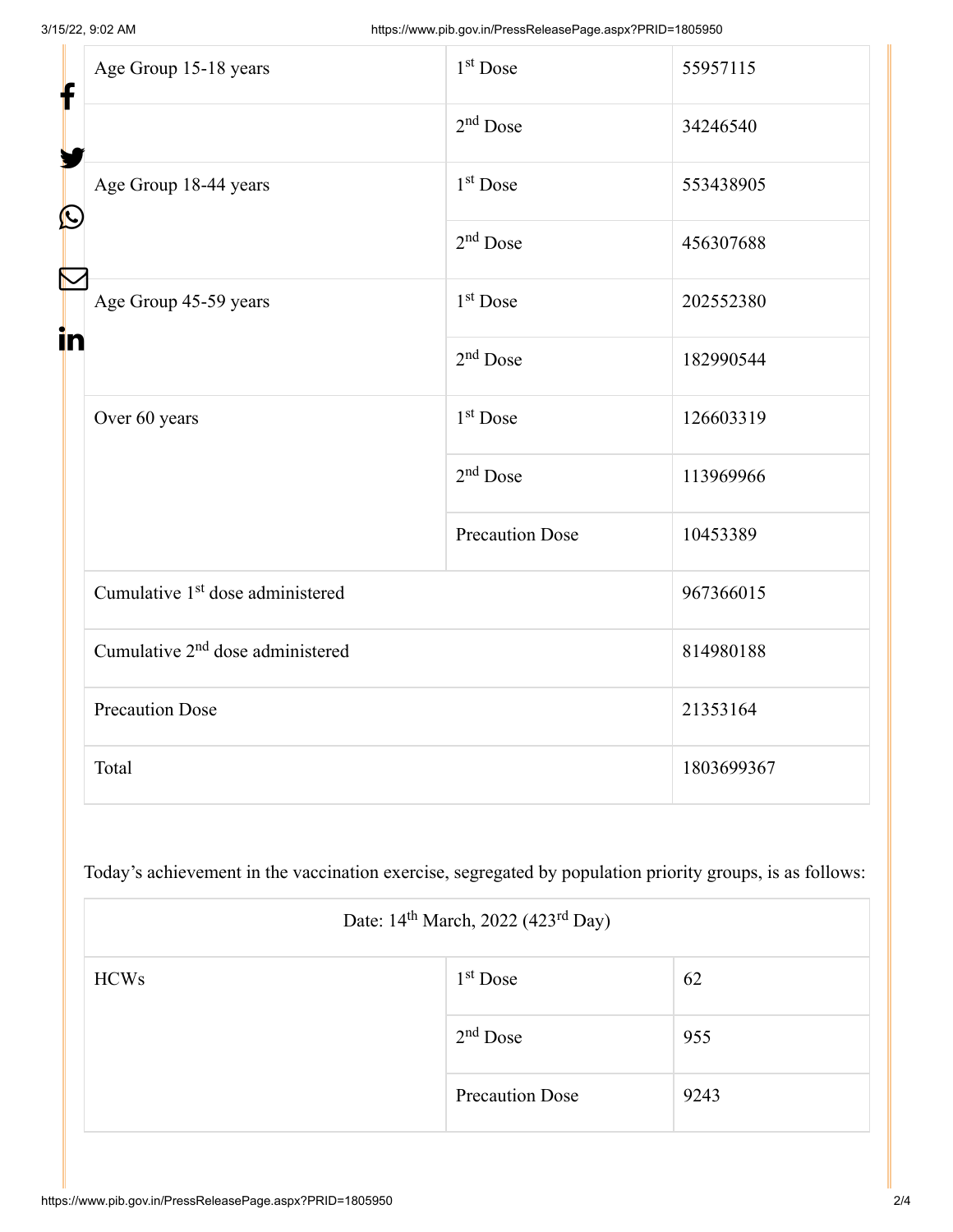| f            | <b>FLWs</b>                                  | $1st$ Dose             | 79      |  |
|--------------|----------------------------------------------|------------------------|---------|--|
|              |                                              | $2nd$ Dose             | 1850    |  |
|              |                                              | Precaution Dose        | 13520   |  |
| $\bf \Omega$ | Age Group 15-18 years                        | 1 <sup>st</sup> Dose   | 62662   |  |
|              |                                              | $2nd$ Dose             | 355631  |  |
| in           | Age Group 18-44 years                        | $1st$ Dose             | 88212   |  |
|              |                                              | $2nd$ Dose             | 792739  |  |
|              | Age Group 45-59 years                        | 1 <sup>st</sup> Dose   | 13918   |  |
|              |                                              | $2nd$ Dose             | 184313  |  |
|              | Over 60 years                                | $1st$ Dose             | 9420    |  |
|              |                                              | $2nd$ Dose             | 116026  |  |
|              |                                              | <b>Precaution Dose</b> | 63237   |  |
|              | Cumulative 1 <sup>st</sup> dose administered |                        | 174353  |  |
|              | Cumulative 2 <sup>nd</sup> dose administered |                        | 1451514 |  |
|              | <b>Precaution Dose</b>                       |                        | 86000   |  |
|              | Total                                        |                        | 1711867 |  |

The vaccination exercise as a tool to protect the most vulnerable population groups in the country from COVID-19 continues to be regularly reviewed and monitored at the highest level.

\*\*\*\*